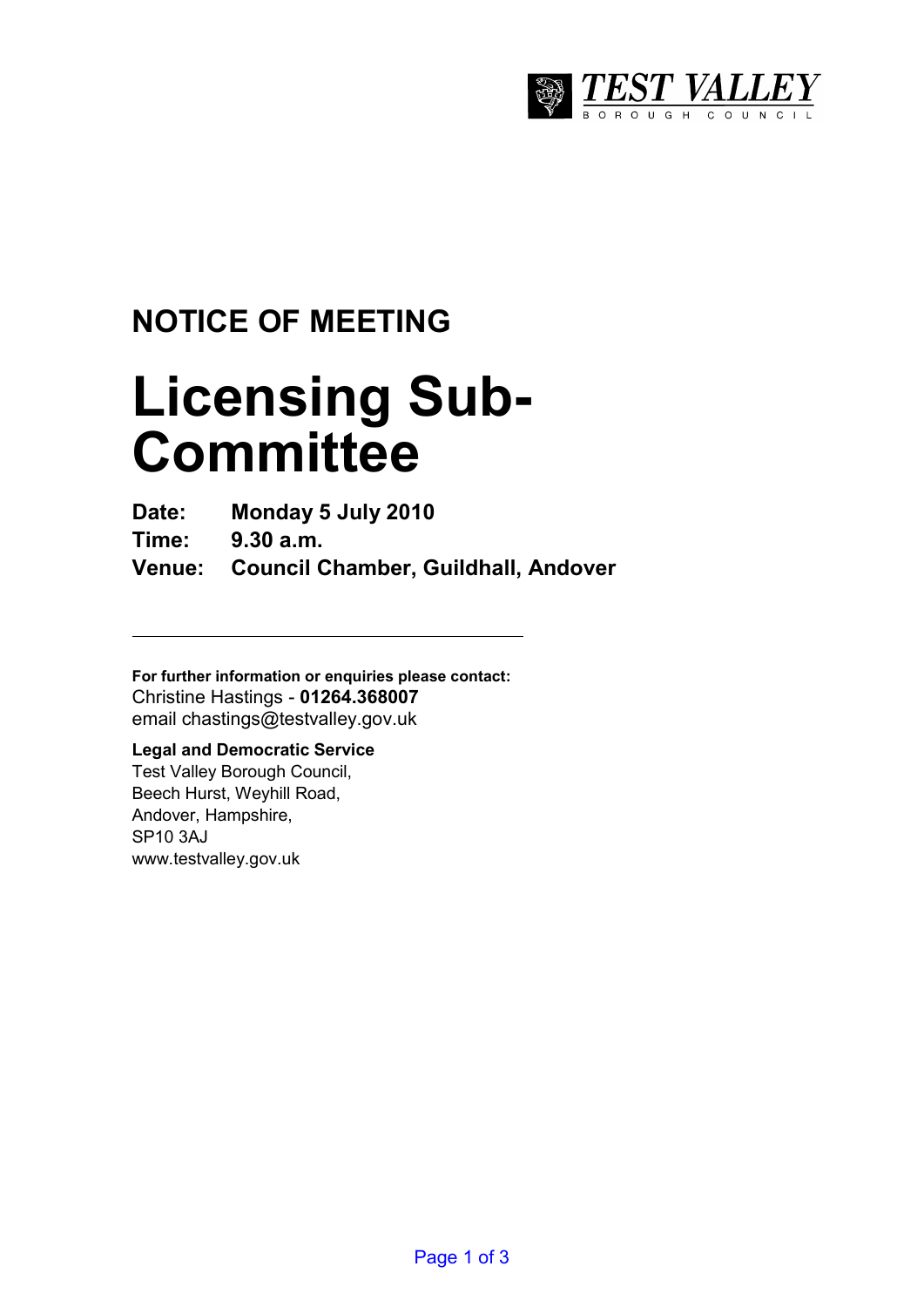#### **Membership of Licensing Sub-Committee**

| <b>MEMBER</b>                    | <b>WARD</b>      |
|----------------------------------|------------------|
| Councillor Mrs D Baverstock      | Cupernham        |
| <b>Councillor Mrs E Charnley</b> | Penton Bellinger |
| Councillor A Hope                | Over Wallop      |

In the event of a member selected becoming unavailable, the Head of Administration is authorised to select a replacement from the membership of the Licensing Committee.

#### **LICENSING SUB-COMMITTEE PROCEDURE NOTES**

Representations have been received about an application under the Licensing Act 2003 and a meeting of the Licensing Sub-Committee will be held, details as above, to determine the application.

Copies of the representations are enclosed with this notice.

The applicant, and those responsible authorities and interested parties that have made representations may attend the meeting. They may be assisted or accompanied by other parties. They may call other persons to appear at the hearing only if they give notice to the licensing authority no later than five working days before the day of the hearing. Hearings are usually heard in public.

The above parties will have the opportunity to address the Sub-Committee and (if given permission by the Sub-Committee) will be able to question any other party.

If any party does not attend, the Sub-Committee may still consider the matter in their absence. If they do not attend, the Sub-Committee will still consider any application or representations that those parties have made.

The hearing will be conducted in accordance with the Licensing Sub-Committee Procedure Rules enclosed with this notice.

You may contact the Licensing Section on 01264 368013 for further advice.